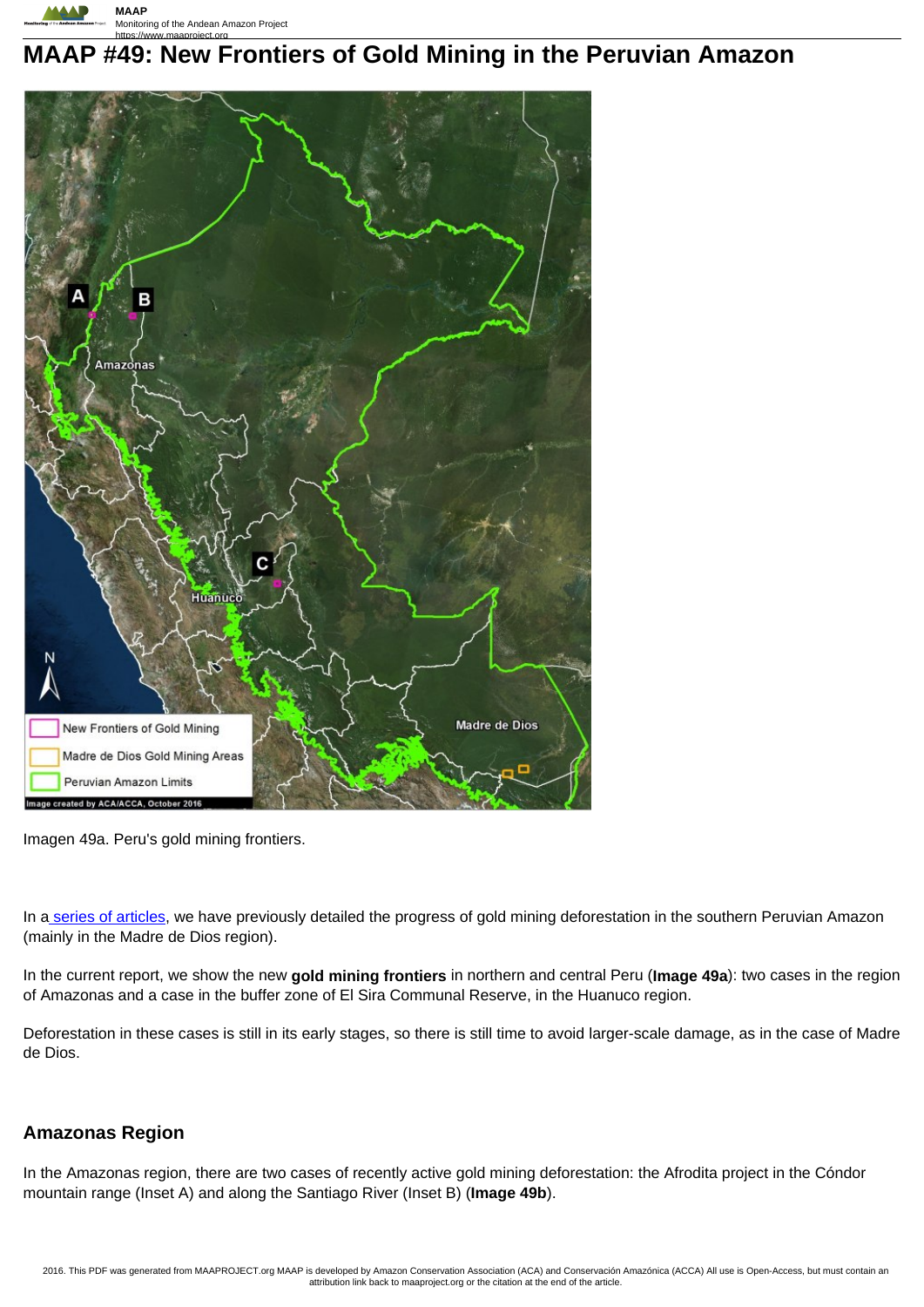

Image 49b. Data: SERNANP

#### **Amazonas: Condor Mountain Range**

The remote Condor Mountain Range, located along the Peru-Ecuador border, is home to rich biodiversity and territories of the Awajún and Wampís indigenous peoples. The mining concession **Afrodita**, on the Peruvian side, has been controversial due to the potential environmental and social impacts of mining activity in a sensitive environment. **Image 49c** shows the beginning of deforestation within the Afrodita concession, between December 2015 (left panel) and July 2016 (right panel). Thus far, deforestation within the concession is 12 hectares (30 acres), including the access road from Ecuador.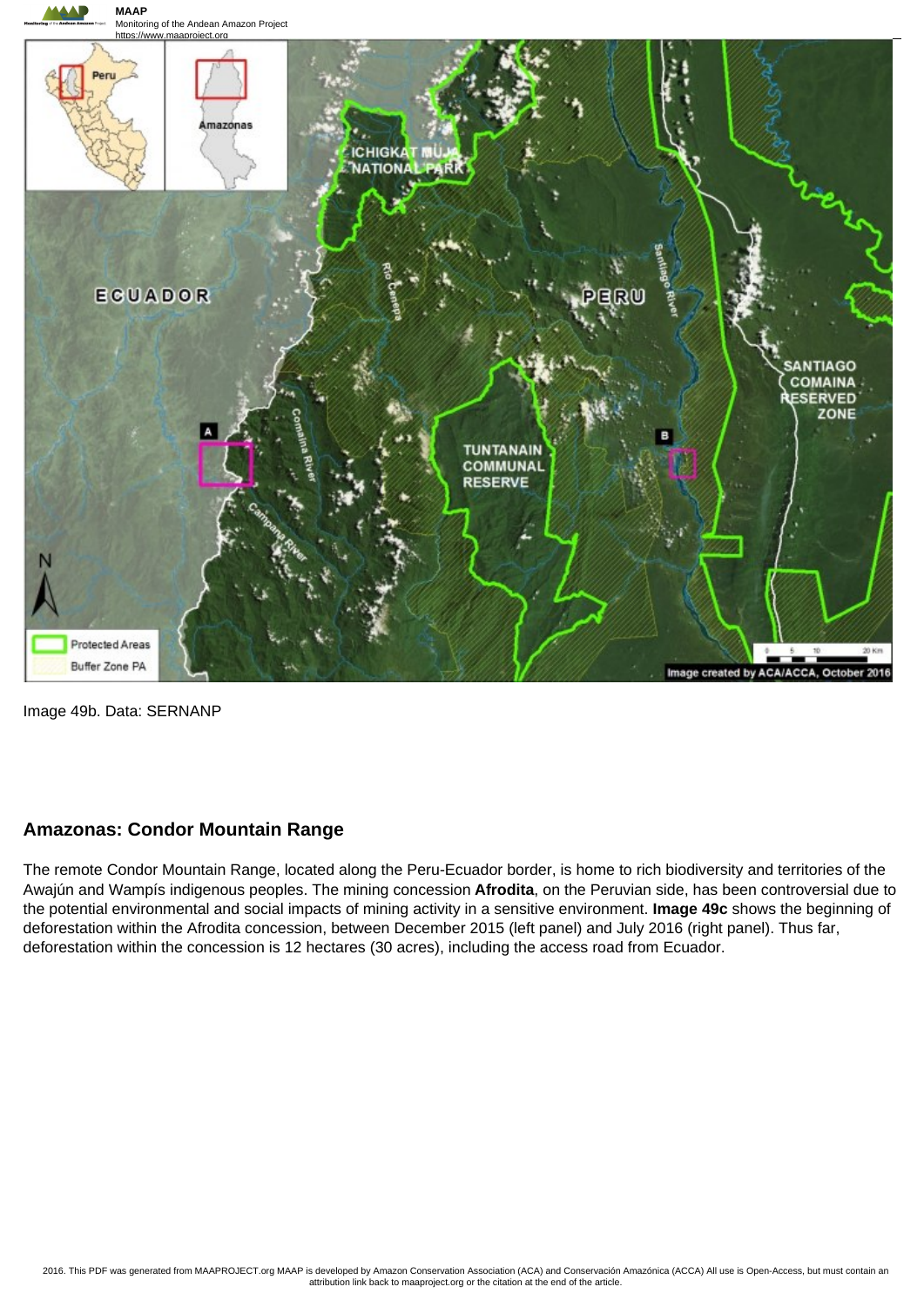

Image 49c. Data: Planet. Click to enlarge.

#### **Amazonas: Santiago River**

In the previous MAAP #36, we showed the first evidence of gold mining deforestation along the Santiago River. **Image 49d** shows a comparison between the situation last shown by MAAP in March 2016 (left panel), and its current state in October 2016 (right panel). To date, this deforestation has reached 10 hectares (25 acres). Importantly, in September, the Peruvian Navy intervened in the area (known as the Pastazio tributary), destroying some dredges and other equipment.



2016. This PDF was generated from MAAPROJECT.org MAAP is developed by Amazon Conservation Association (ACA) and Conservación Amazónica (ACCA) All use is Open-Access, but must contain an attribution link back to maaproject.org or the citation at the end of the article.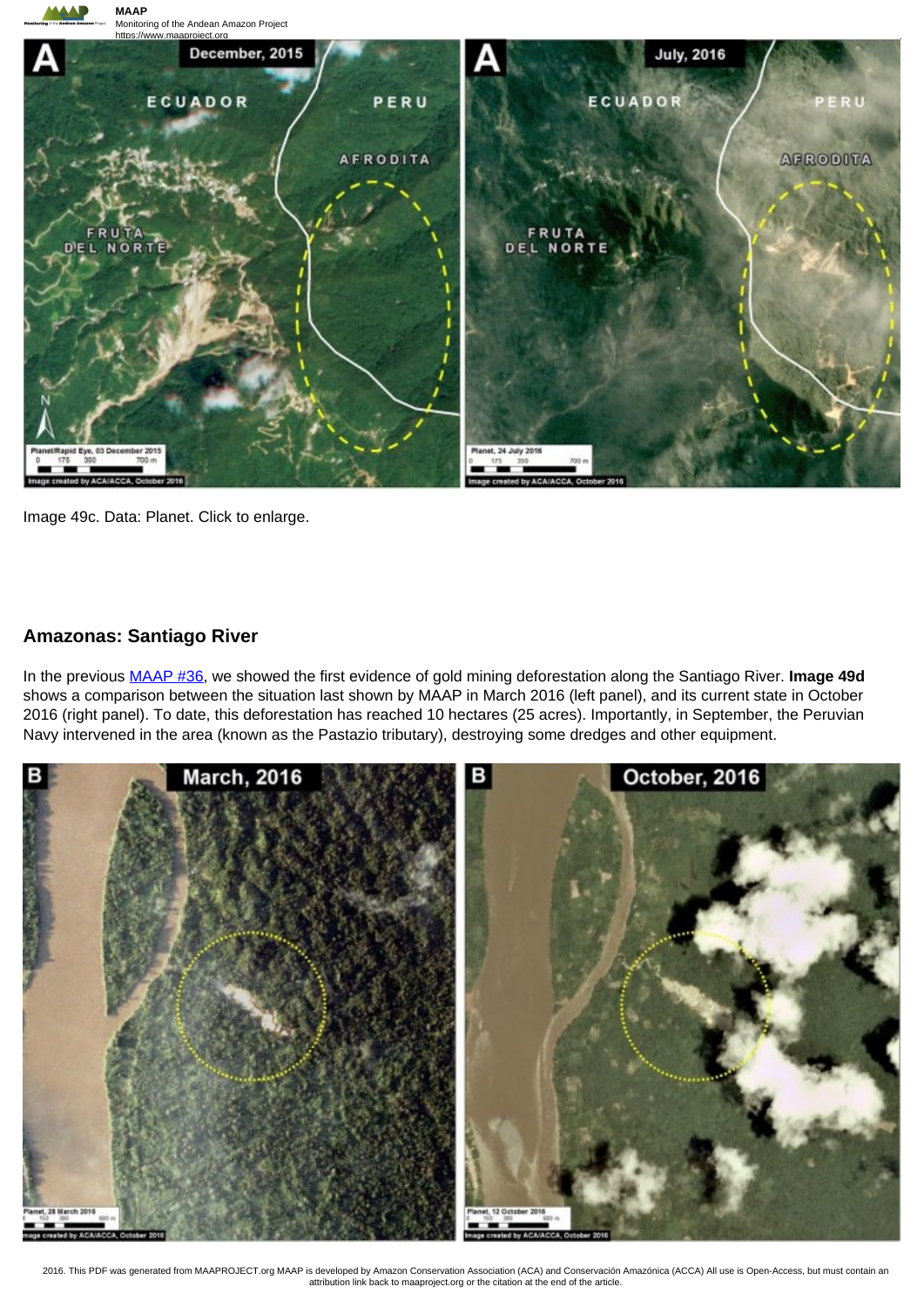

https://www.maaproject.org<br>Image 49d. Data: Planet. Click to enlarge.

#### **El Sira Communal Reserve**

In the previous MAAP #45, we showed illegal gold mining within the El Sira Communal Reserve. Here, we highlight a new active gold mining area in the buffer zone of the reserve (**Image 49e**). **Image 49f** shows the appearance of a new mining area between August 2015 (left panel) and August 2016 (right panel). To date, the mining deforestation at this site has reached 10 hectares (25 acres).



Image 49e. Data: SERNANP